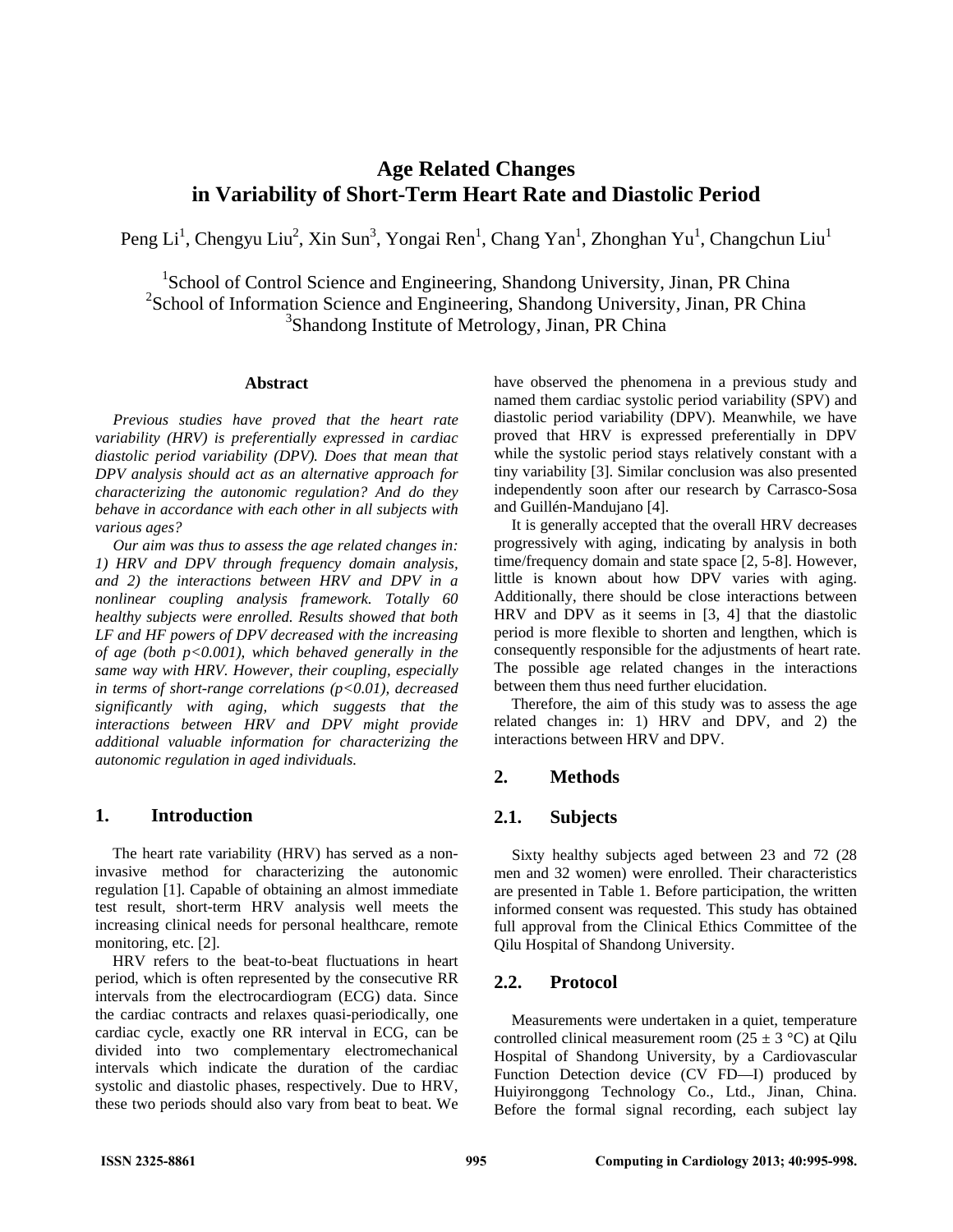Table 1. Subjects characteristics.

| Variables                                    | Values          |
|----------------------------------------------|-----------------|
| No.                                          | 60(28/32)       |
| Age (years)                                  | $+$ 14<br>50.   |
| $\overline{\text{BMI}}$ (kg/m <sup>2</sup> ) | 23<br>$+$ 3     |
| $HR$ (beats/min)                             | 67.<br>$\pm$ 8  |
| $SBP$ (mmHg)                                 | 110<br>$\pm$ 12 |
| $DBP$ (mmHg)                                 | 75.<br>$+$      |

*BMI* body mass index, *DBP* diastolic blood pressure, *HR* heart rate, *No*. number, *SBP* systolic blood pressure. Data are expressed as number (male/female) or mean ± SD.

supine on a measurement bed for a 10 min rest period to allow cardiovascular stabilization. ECG electrodes were attached to the right wrist and the right and left ankles to acquire a standard limb lead-II ECG. A piezoresistive sensor was attached to the left wrist to acquire the radial artery pressure waveforms (RAPW). Subjects were told to breathe regularly and gently during the measurement.

## **2.3. Signal acquisition and preprocessing**

For each subject, the ECG and RAPW signals were recorded synchronously at a sampling rate of 1 kHz for 5 min. R-wave peaks from ECG and the systolic feet and dicrotic notches from RAPW were detected automatically and then visually inspected. The raw HRV and DPV series were obtained from the consecutive R-R intervals and intervals between the dicrotic notches and the following systolic feet, respectively. Before other processes, anomalous intervals due to ectopic beats or poor signal quality were visually identified and removed. Only series with less than 10% of anomalous intervals were finally accepted.

#### **2.4. Frequency domain analysis**

Detrend was applied to the raw HRV and DPV series based on a smoothness priori approach (SPA) [9]. They were then evenly sampled with a frequency of 4 Hz by spline interpolation. The corresponding power spectra of them were finally computed using a Burg method with the order of 16.

For both spectra of HRV and DPV, they were integrated in two frequency bands, from 0.04 to 0.15 Hz to obtain the power of low frequency (LF) band and from 0.15 to 0.4 Hz to compute the power of high frequency  $(HF)$  component (units:  $\ln \text{ms}^2$ ). To facilitate the following depiction, we denoted power of LF, HF of HRV and LF, HF of DPV by  $LF_{RR}$ , HF<sub>RR</sub>, LF<sub>DT</sub>, and HF<sub>DT</sub>, respectively. At last, ratio between power of the corresponding LF and HF band was obtained and denoted as  $LF/HF_{RR}$  and  $LF/HF_{DT}$ .

## **2.5. Coupling between HRV and DPV**

To investigate the coupling between HRV and DPV, we introduced a newly-developed entropy-based method —multiscale multivariate sample entropy (MMSE) [10]. MMSE is a generalized form of multiscale entropy to the multivariate case, so as to provide coupling analysis of real-world systems [11]. Following is a brief description of MMSE.

For sequences  $\{y_{k,j}\}\$ ,  $k = 1, 2, L$ ,  $p, j = 1, 2, L$ ,  $N$  and a scale  $\varepsilon$ , coarse grain each series by  $x_{k,i}^{\varepsilon} = \frac{1}{\varepsilon} \sum_{i=(j-1)\varepsilon+1}^{j\varepsilon} y_{k,j}$ ,  $1 \leq j \leq |N / \varepsilon|.$  $\text{Form} \quad X_{_{m}}^{\varepsilon}\left(i\right) = \left\{x_{1,i}^{\varepsilon},x_{1,i+1}^{\varepsilon},L_{\ldots},x_{1,i+(m_{1}-1)}^{\varepsilon},x_{2,i}^{\varepsilon},L_{\ldots},x_{2,i+(m_{2}-1)}^{\varepsilon},\right.$  $\left\{ L \right., x_{p,i}^{\varepsilon}, L \right., x_{p,i+(m_n-1)}^{\varepsilon} \left\} = \left\{ z_i^{\varepsilon}, z_{i+1}^{\varepsilon}, L \right., z_{i+m-1}^{\varepsilon} \right\}$  for each  $\varepsilon$ , where  $m = \sum_{k=1}^{p}$  $m = \sum_{k=1}^{n} m_k$ ,  $i = 1, 2, L$ ,  $N^{\epsilon} - n$ ,  $n = \max \{M\}$ ,  $\mathbf{M} = \{m_1, m_2, L, m_p\}$  and  $N^{\epsilon} = \lfloor N/\epsilon \rfloor$ . The distance between two vectors is defined as:  $d\left\{X_{m}^{\varepsilon}(i), X_{m}^{\varepsilon}(j)\right\} =$  $\max_{l=1}^{m} \left\{ \left| z_{i+l-1}^{\varepsilon} - z_{j+l-1}^{\varepsilon} \right| \right\}$  $\max_{l=1} \{|z_{i+l-1}^{\varepsilon} - z_{j+l-1}^{\varepsilon}| \}$ .

Denote  $B_i^{\varepsilon,m}(r)$  the average number of *j* that  $d[X_m^{\varepsilon}]$  $(i), X_m^{\varepsilon}(j) \le r, j \ne i$  (rigid criterion). Extend the dimensionality from  $m_k$  to  $m_k + 1$  and thus  $p \times (N^{\epsilon} - n)$ vectors  $X_{m+1}^{\varepsilon}(i)$  are obtained. Calculate  $B_i^{\varepsilon,m+1}(r)$  as the average number of *j* that  $d\left[X_{m+1}^{\varepsilon}(i), X_{m+1}^{\varepsilon}(j)\right] \leq r, j \neq i$ . Then MMSE is defined by:

$$
\text{MMSE}(\varepsilon) = -\ln \frac{\frac{1}{P(N^{\varepsilon}-n)}\sum_{i=1}^{P(N^{\varepsilon}-n)} B_i^{\varepsilon,m+1}(r)}{\frac{1}{N^{\varepsilon}-n}\sum_{i=1}^{N^{\varepsilon}-n} B_i^{\varepsilon,m}(r)}.
$$

Raw HRV and DPV series after anomalous removal were used for this analysis. They were normalized by the corresponding SD first. Lengths of HRV and DPV in this study were around 300. To improve the stability for manipulating such short series, we substituted a Gaussian membership function for the rigid criterion [12]. Parameter **M** was set at [2, 2], *r* at 0.12 and  $\varepsilon = 5$ .

## **2.6. Statistical analysis**

Linear regressions were performed using the SPSS software (v. 20.0, IBM, USA) to determine the effect of age on the frequency and coupling parameters. Statistical significance was accepted at  $p<0.01$ .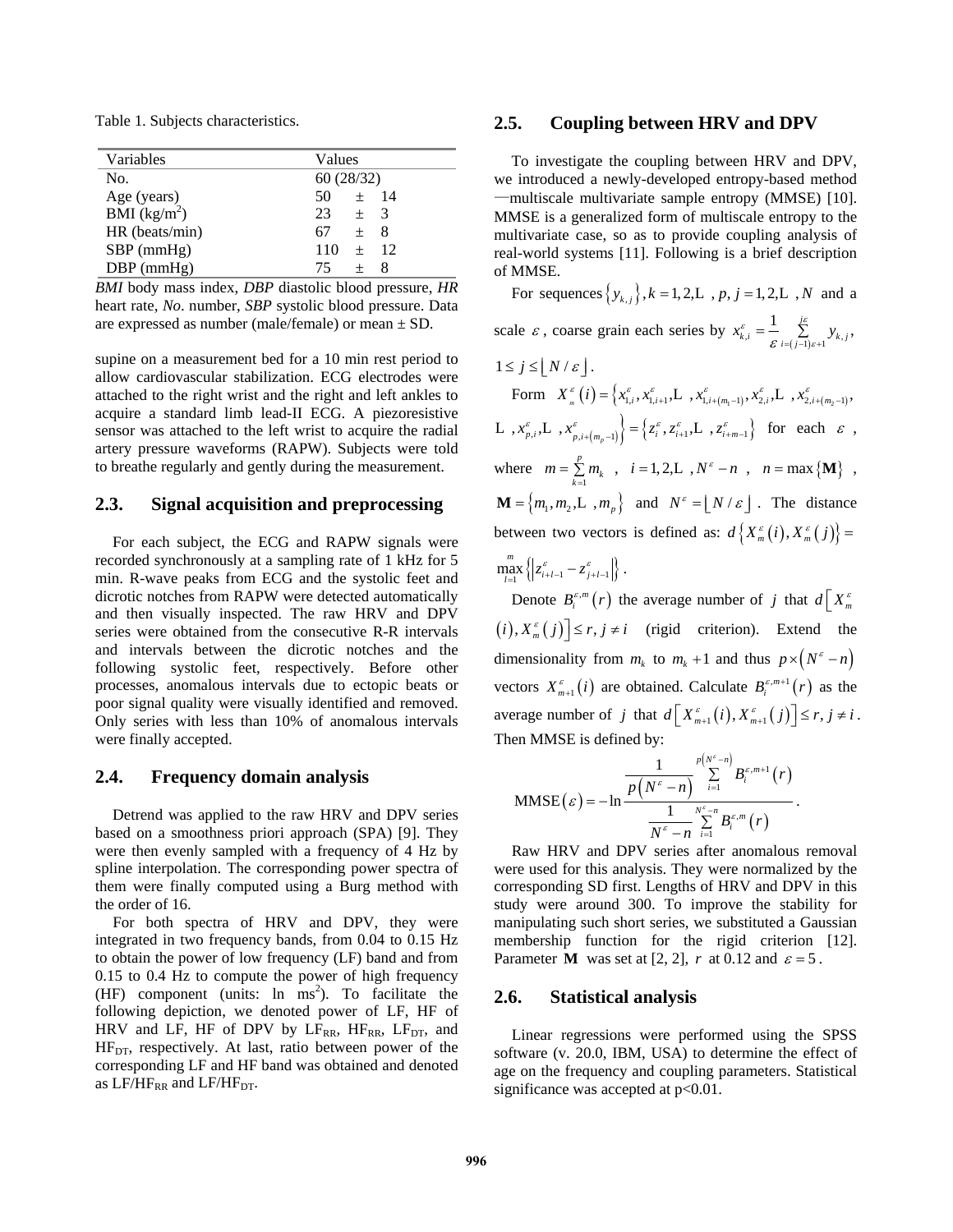# **3. Results**

Totally 54 subjects were accepted, 6 were excluded because of ectopic beats (1 man and 1 woman aged at 63 and 56) and poor signal quality (2 men and 2 women aged at 61, 61, 55 and 48).

Regression analysis showed that for both HRV and DPV, the LF and HF power ( $LF_{RR}$ ,  $HF_{RR}$ ,  $LF_{DT}$ ,  $HF_{DT}$ ) had a significantly inverse relationship with age (all  $p<0.001$ ), while  $LF/HF_{RR}$  and  $LF/HF_{DT}$  had no relationship (p=0.89 and 0.91). MMSE at the first 2 scales (MMSE1) was significantly inversely related to age (both

 $p<0.01$ ), MMSE3 was slightly related ( $p<0.05$ ) while at larger scales (4 and 5) it had no relationship to age (p=0.14 and 0.38). Figure 1 shows the frequency domain parameters and coupling parameters as functions of age.

#### **4. Discussion and conclusion**

Losses in both LF power and HF power of HRV in aged subjects have showed in this study. Our results support the previous studies [2, 6, 7]. However, the ratio of LF power and HF power (LF/HF) of HRV remained unchanged as shown in Figure 1. It is generally



Figure 1. Frequency domain parameters (LF<sub>RR</sub>, HF<sub>RR</sub>, LF<sub>DT</sub>, HF<sub>DT</sub>, LF/HF<sub>RR</sub> and LF/HF<sub>DT</sub>) and coupling parameters (MMSE1 to MMSE5) as functions of age. The regression lines with p values and R values are also shown.